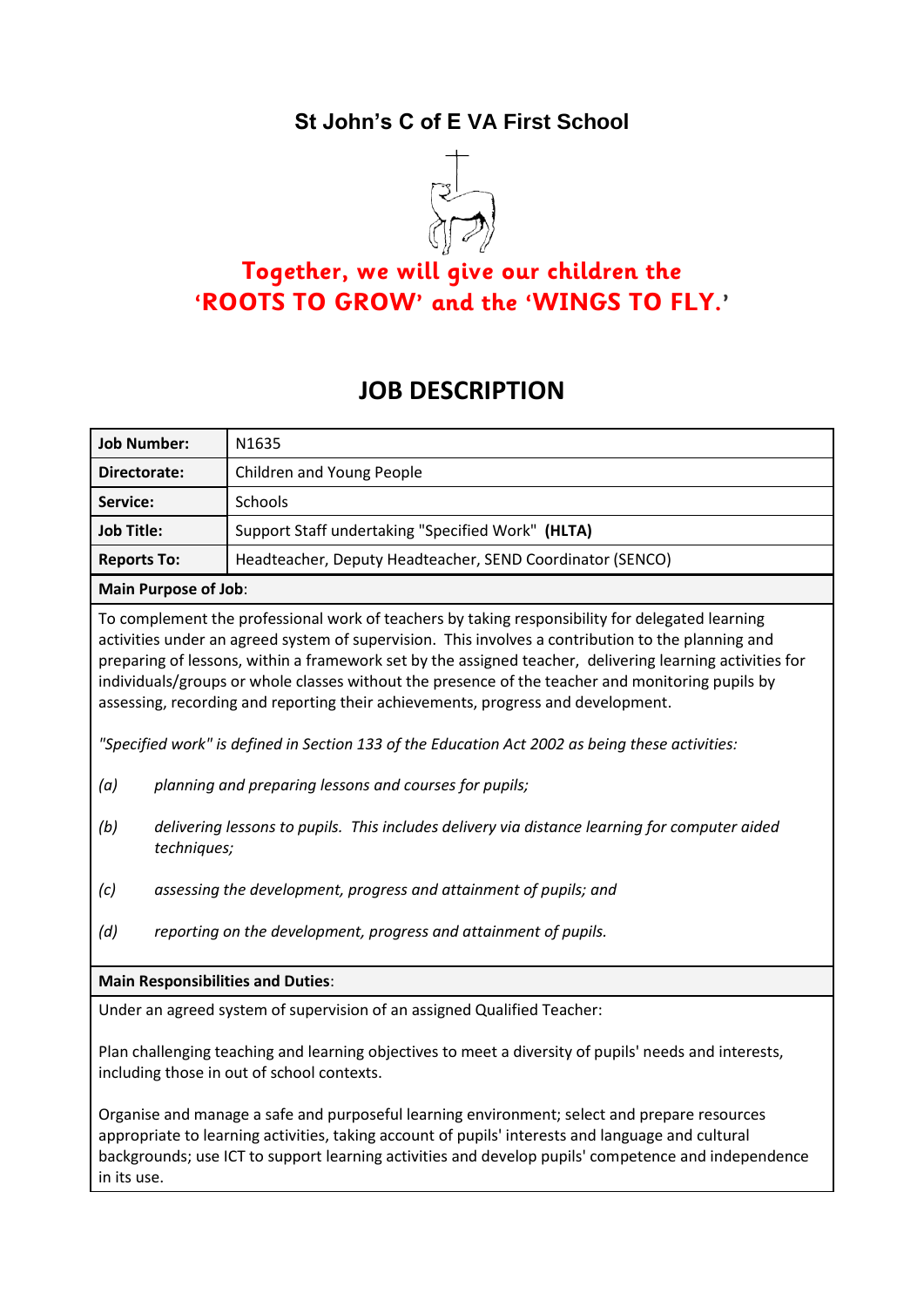Develop and deliver structured teaching and learning activities for individuals, groups or whole classes within the local and national framework, eg English, Maths, Early Years, and Personal Learning Plans (PLPs); adjust activities according to pupils' responses during lessons; promote the inclusion of all pupils in the learning process.

Supervise the work of teaching assistants and voluntary adult helpers who are supporting teaching and learning in the classroom, including the allocation, direction and monitoring of their work.

Encourage pupils to work co-operatively with each other within an established discipline policy, anticipate and manage pupil behaviour and promote self-control and independence. Provide feedback for pupils in relation to progress and achievements.

Monitor and evaluate pupil responses to learning activities through a range of assessment and monitoring strategies against pre-determined learning objectives to inform future planning.

Record progress and achievement in lessons/activities systematically and provide evidence to the assigned teacher, using objective and accurate feedback of the range and level of progress and attainment achieved.

Provide constructive feedback, advice and guidance on pupil progress and achievement to parents, encourage the role of parents in pupils' learning and participate in meetings with parents.

Implement and assist with the development of policies and procedures relating to child protection, equal

opportunities, health, safety and security, confidentiality and data protection; report concerns to the appropriate authorised person.

Assist with the development of appropriate multi-agency approaches to supporting pupils.

Manage and develop a specialist area, eg ILI, ELSA, Maths 1 to 1

#### **SUPPORTING PROCESSES**

#### **Problem Solving and Creativity**:

Plans challenging learning activities for individuals, groups and, on occasions, for whole classes based on assessments of pupils' prior knowledge and understanding. Develops teaching and classroom management strategies to achieve appropriate learning objectives; prepares resources needed to deliver strategies, eg to assist a pupil who is experiencing difficulty in learning.

Identifies and prepares the resources needed to successfully deliver the strategies. Contributes ideas to the development of school policies and procedures eg behaviour, safety and security.

A variety of interpersonal techniques are needed to establish productive relationships with pupils, parents, carers and outside agencies, eg adjusting the style of approach to a parent who becomes aggressive.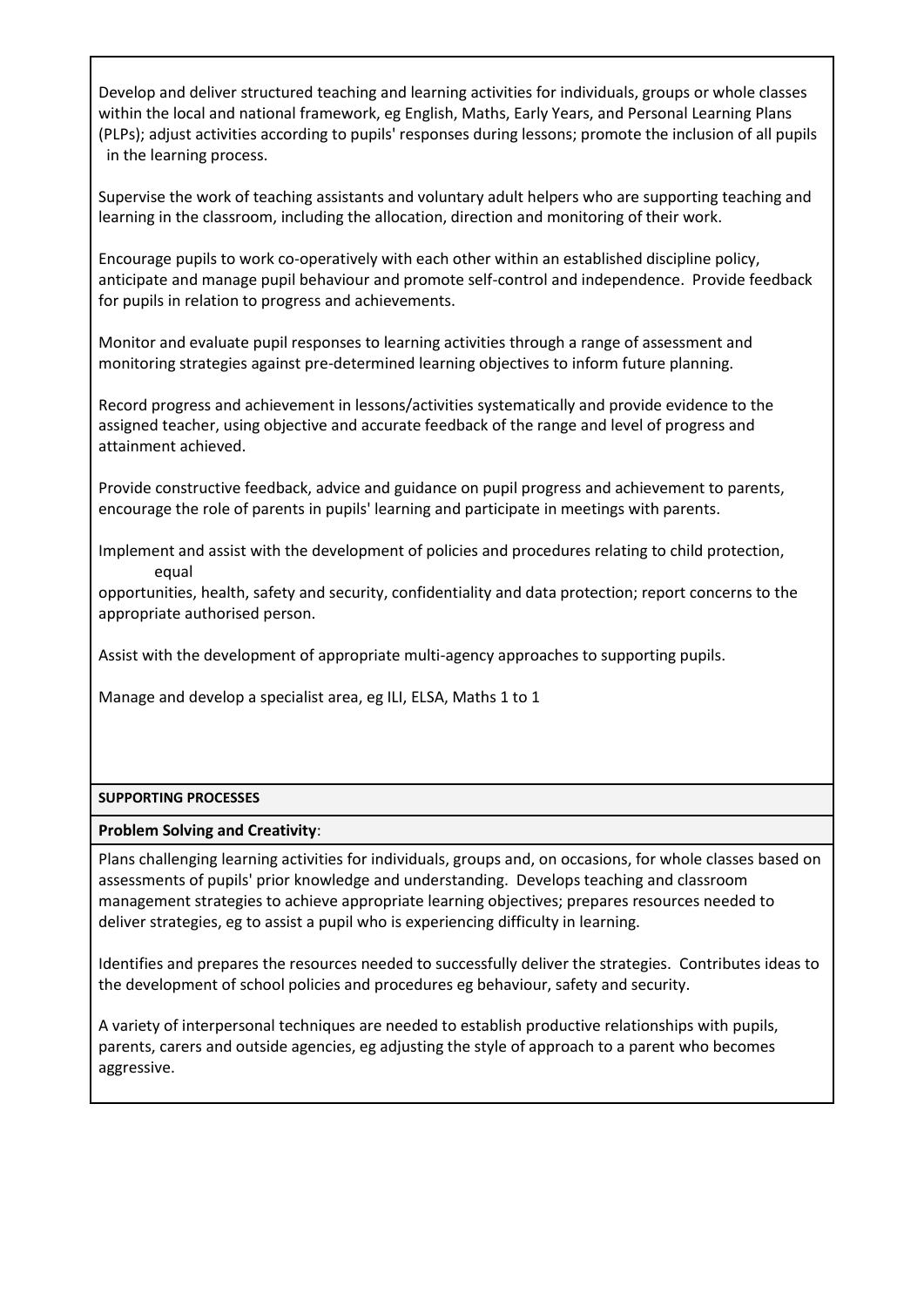Teaching activities and resources may need to be adjusted during lessons according to pupil responses, in order to ensure that lesson objectives are being achieved and all pupils are engaged, eg providing alternative equipment to overcome learning barriers, redirecting the work of other teaching assistants. A strong grasp of behaviour strategies is needed to deal with challenging behaviour which is disrupting effective teaching and learning or to cater for the needs of a pupil with substantial physical difficulties or a health problem.

Responding to the attitude and behaviour of pupils by exercising sound judgement in the context of school policies and procedures, eg in addressing bullying, harassment or prejudice.

### **Decision Making**:

Works under the supervision of an assigned teacher and within agreed school policies and procedures, and IEPs. Assesses pupils' learning needs and decides activities which best meets those needs. Selects resources, including the deployment of other teaching assistants and voluntary helpers. During teaching activities has to continually assess their effectiveness on pupils' learning and decide if and what to change.

Takes immediate decisions without referral to the assigned teacher to deal with issues of teaching and learning, care, control and safety of pupils during lessons eg to make judgements about the effectiveness of a teaching style or activity and to make changes considered appropriate to deal with challenging behaviour. Guidance and support will be readily available from teaching staff and more complex or controversial decisions will be referred to the assigned teacher.

## **Physical Effort and Working Conditions**:

A normal school environment although there may be an involvement in external school activities, such as swimming and educational visits for which rigorous risk assessments are conducted.

Some of the working days spent standing, with periods of crouching/bending, to engage pupils in activities.

When negotiated and agreed with pupils, parents or carers substantial physical effort may be required on a regular basis when providing assistance to pupils with significant physical disabilities. There may be an occasional need to physically lift pupils, such as for safety or care needs and occasional unpleasant conditions relating to pupils' personal hygiene needs.

Occasional physical risks relating to intervention and incidents of challenging behaviour, including aggression, which are encountered with pupils who have psychological and/or physical disabilities.

#### **Contacts and Relationships**:

There is frequent discussion with teaching staff to receive and provide information and guidance about teaching and learning activities (planning, preparation, delivery of teaching and learning activities, assessment, marking and recording) and the educational, pastoral, physical and emotional needs of pupils.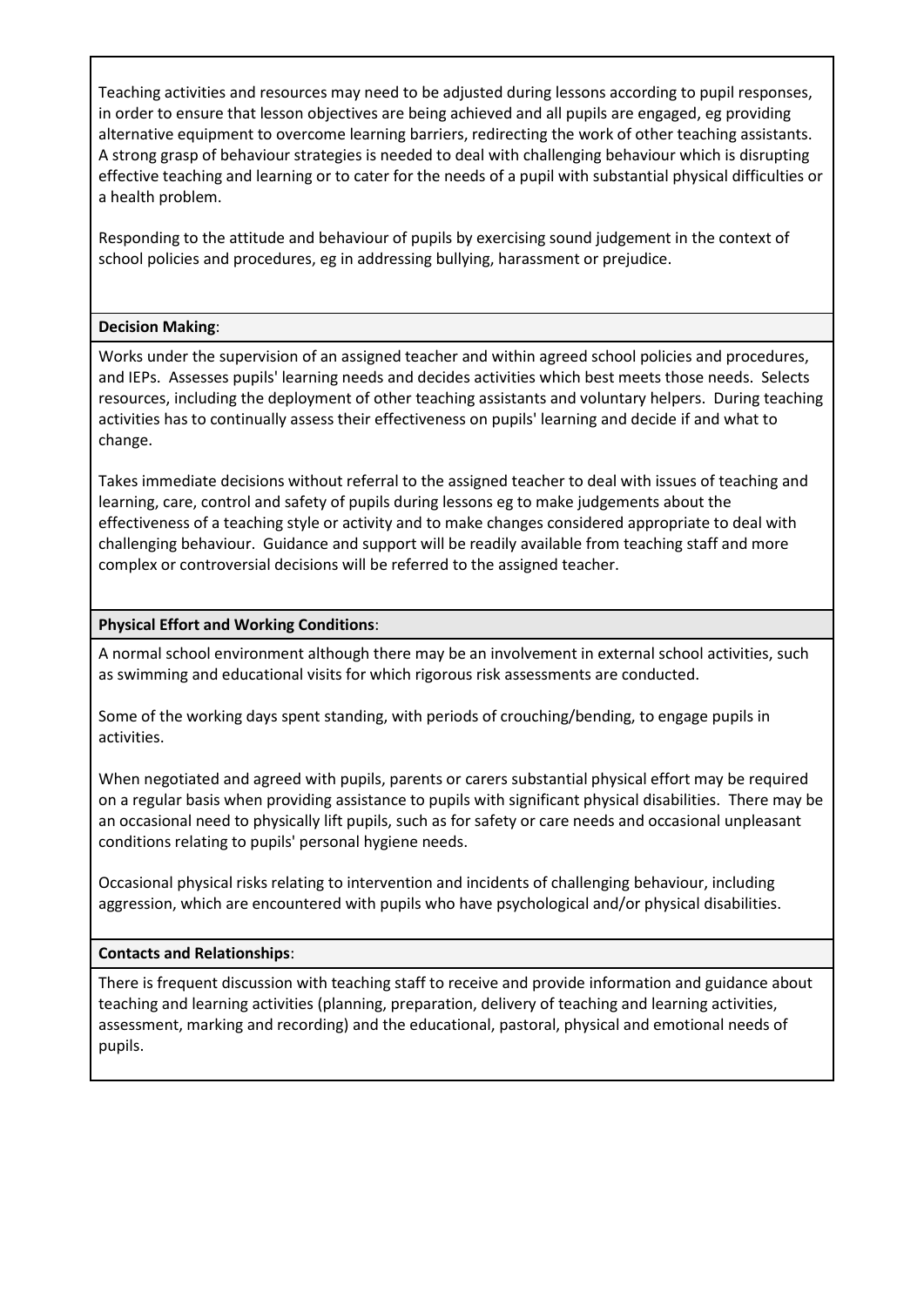Continuous interaction with pupils to assess their learning needs, to deliver learning activities, to develop productive working relationships, to promote the inclusion and acceptance of all pupils in the classroom and to encourage independence and self-reliance.

There is continuous contact with other teaching assistants and voluntary adult helpers to guide, direct and allocate their work and to receive and provide information about teaching and learning processes and the educational, pastoral, physical and emotional needs of pupils.

There is regular contact with parents/carers and occasional contact with outside agencies, to provide advice and guidance, eg giving feedback on pupil progress, encouraging and advising parents in their role of supporting pupil learning, dealing with sensitive issues connected with pupils' behaviour or personal needs.

There is occasional contact with Health Service Professionals to ensure that appropriate daily support is given to pupils with known medical conditions.

### **Additional Information**:

Above the timetabled teaching sessions, HLTAs may be required to cover Teachers' absence, sometimes at short notice.

**Knowledge, Skills and Experience:** 

Will have met Higher Level Teaching Assistants' standards that are set at Level 4 of the National Qualifications Framework or equivalent qualifications or experience; numeracy and literacy skills equivalent to NVQ Level 2 in English and Maths; training in relevant learning strategies eg literacy; specialist skills/training in curriculum or learning area eg bilingual, sign language, ICT, therapeutic techniques. Will have awareness of national frameworks, typical curricular, teaching methods and expectations in the key stages or phases.

Able to use ICT effectively to support learning; full working knowledge of relevant policies, codes of practice and legislation; working knowledge and experience of implementing national/foundation stage curriculum and other relevant teaching programmes/strategies; good understanding of child development and learning processes; understanding statutory framework relating to teaching; understand the legal definition of Special Educational Needs and familiar with guidance in SEN Code of Practice; ability to organise, lead and motivate others, consistently improving own practice/knowledge through self-evaluation and learning from others; ability to relate well to pupils and adults; work constructively as part of a team; ability to organise, lead and motivate a team of adults working in the classroom; understanding classroom roles and responsibilities. Personal qualities required are discretion, loyalty, commitment, patience, flexibility, good personal organisation, firmness, good oral communication skills.

Extensive experience of working with pupils of the relevant age in an educational setting.

| Agreed that the Job Description is a fair and accurate statement of the requirements of the job: |       |  |  |  |
|--------------------------------------------------------------------------------------------------|-------|--|--|--|
|                                                                                                  | Date: |  |  |  |
|                                                                                                  | Date: |  |  |  |
|                                                                                                  | Date: |  |  |  |